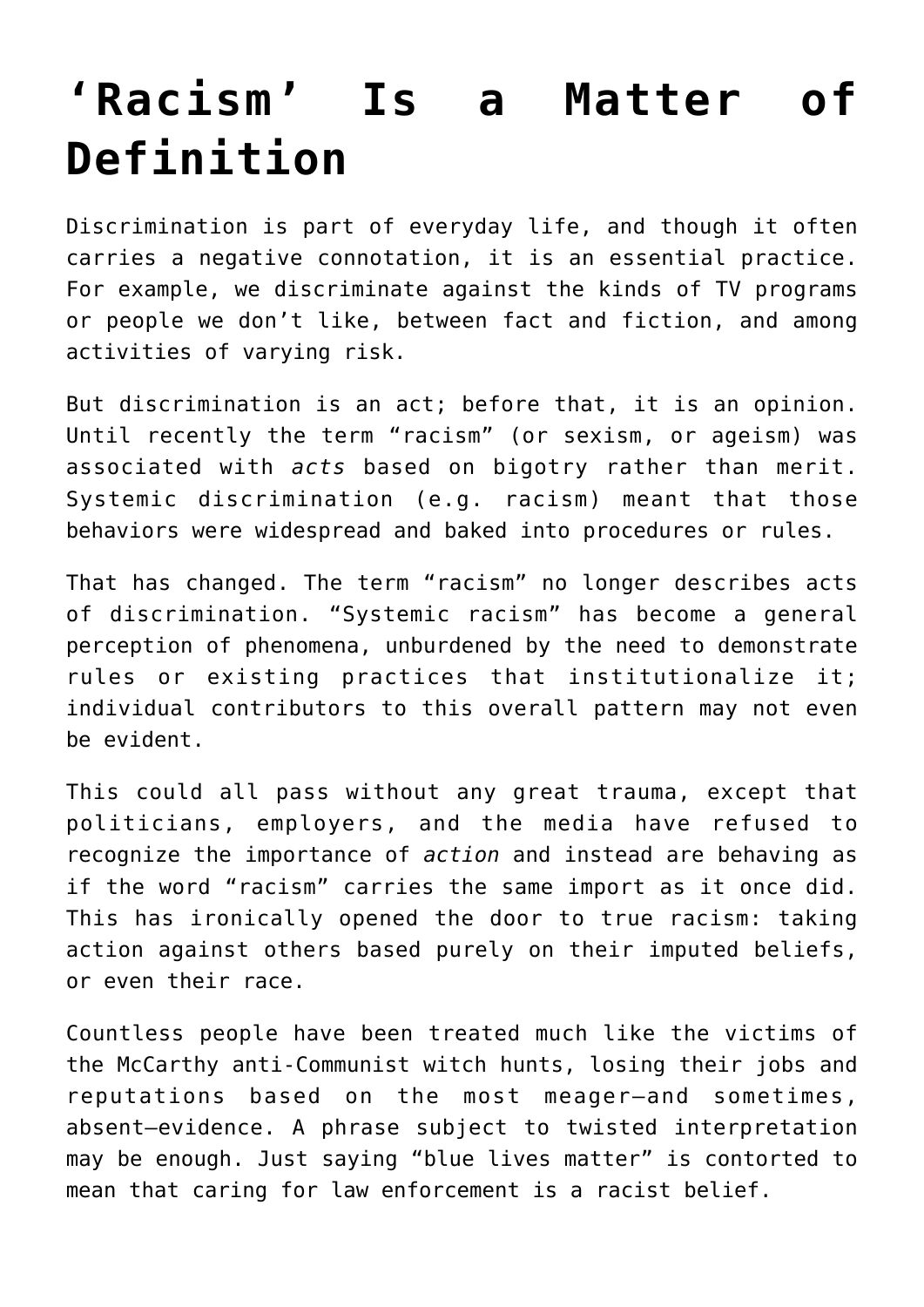Persecuting people based on their beliefs or thoughts is fascistic and discriminatory at the most basic level. Yet, that is what far too many companies and institutions are doing.

Opportunity redistribution (also known as affirmative action) based on race has brought systemic racism into the mainstream. It is justified as reparations for past discrimination, regardless of whether the beneficiary or the victim of the redistribution has any connection to it.

The [Justice Department found](https://www.nytimes.com/2020/08/13/us/yale-discrimination.html) Yale University put in place rules in its admissions process that unambiguously discriminated in favor of blacks to the detriment of Asians and whites. Yale is by no means unique. Harvard University does something similar, but the courts were not persuaded that race was a sufficiently dispositive factor in admissions to cross the line.

Real-world systemic racism is also found in the public educational system, which supposedly exists mostly to serve students. Yet, teachers' unions contract with cities to deny accountability for its members, which would help ensure the delivery of an adequate education.

School choice should be a *cause célèbre* for the activists demanding an end to racial inequities. Yet they are nowhere to be seen or heard as the unions press to eliminate charter schools that demonstrably offer better futures for many students, mainly underprivileged minorities, especially blacks. By this institutionalized effort to limit access to private education, these unions are perpetuating the economic deprivation cycle endemic to minority communities. This form of systemic racism may have the most severe long-term effect of any type of discrimination.

The U.S. Constitution not only enshrines equality under the law, but in many places clearly states that opportunities are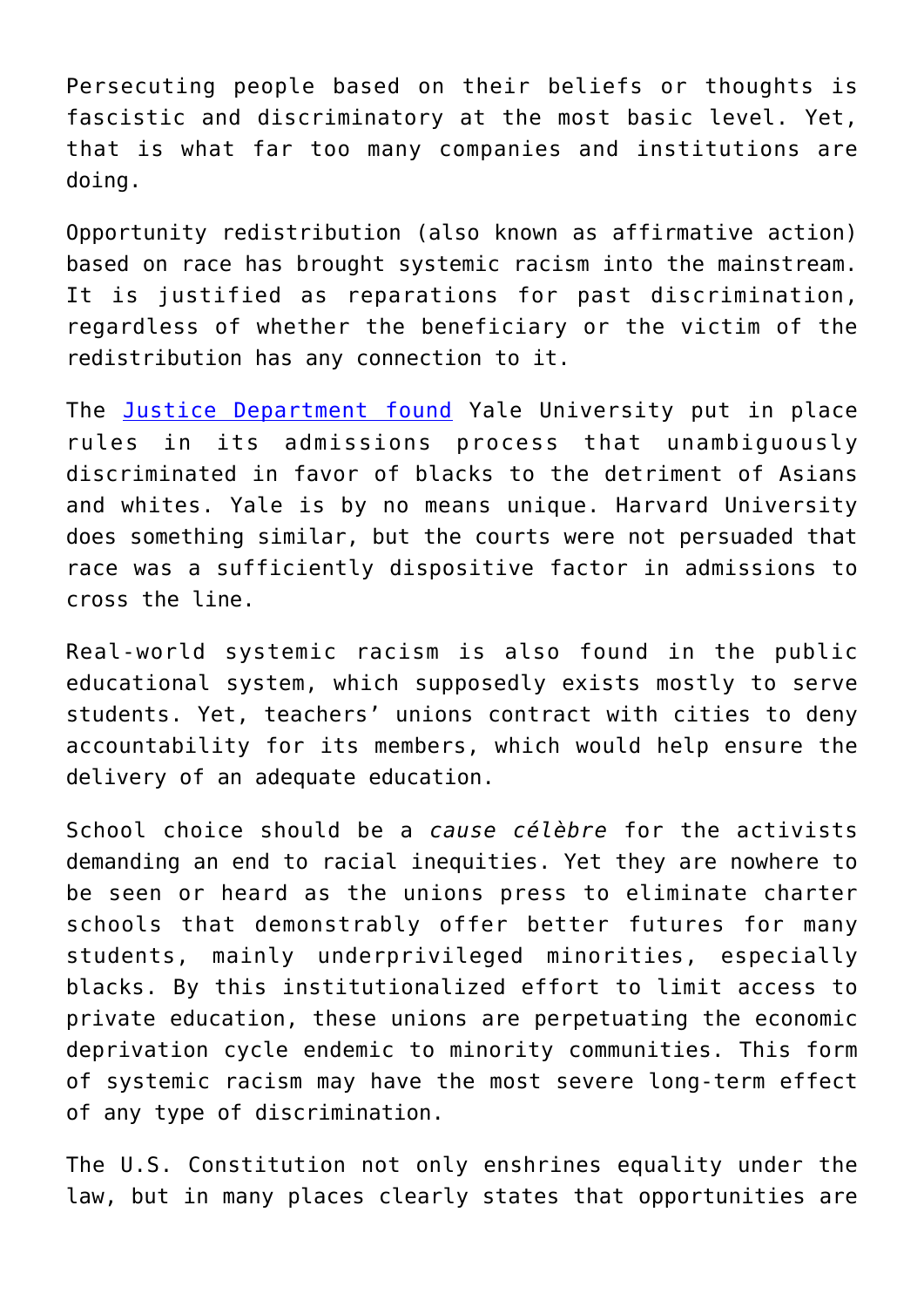to accrue to all individuals whenever possible, and the Declaration of Independence refers to the right to "life, liberty, and the pursuit of happiness." These documents do not refer to any duty of redistribution of opportunity or equal outcomes, but only to equality of opportunity and redress of direct grievances according to law. The founding documents and current body of law do not systematically and selectively deprive a race of opportunity. Only specific entities that do so can be systemically racist.

At an individual level, the epithet "racist" is being leveled at individuals based on innate characteristics rather than *any act of discrimination*. This is best described as "imputed racism" and should not carry much, if any, weight.

The charge may be leveled simply because a person is white and of European ancestry. Or because he grew up in a two-parent household that valued education and hard work. Or because she fared well in the genetic lottery when it comes to intelligence and an analytical nature, allowing her to be successful by virtue of achievement. Or because he wants to feel safe and secure. Or because she believes in rationality, objectivity, and facts, and is skeptical that there is such a thing as "my truth." Every person (only whites, by the way) forced to attend a ["training" course](https://www.city-journal.org/seattle-interrupting-whiteness-training) like that which was required of employees of the city of Seattle would have been harangued until he or she accepted being (faux) racist.

In fact, the Seattle "training" process is racist at its core because it assumes that skin color directly begets values. Seattle is not the only government or corporate entity using this racist approach to curry favor with activists. In the process, it is manifesting what the psychiatric literature calls "projection"—ascribing to another person feelings, thoughts, or attitudes present in oneself.

Black Lives Matter broadly and falsely imputes racism as a tool to force support of "racial justice." If they really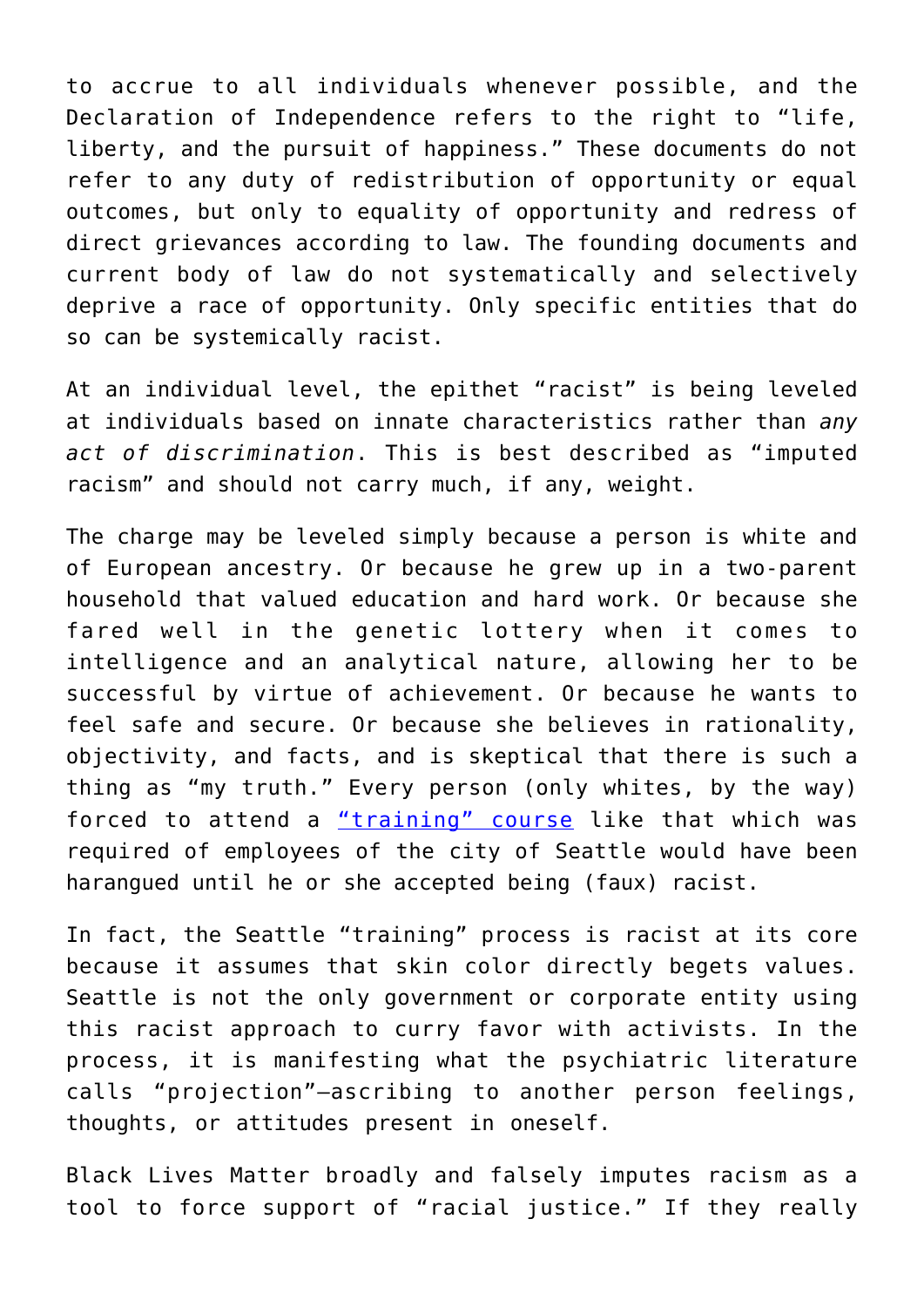cared about black lives surviving and thriving, they would win support by being focused on black-on-black crime and the public school system in the places with the largest black populations. In 2018 (the last year of comprehensive [FBI](https://ucr.fbi.gov/crime-in-the-u.s/2018/crime-in-the-u.s.-2018/tables/expanded-homicide-data-table-6.xls) [statistics\)](https://ucr.fbi.gov/crime-in-the-u.s/2018/crime-in-the-u.s.-2018/tables/expanded-homicide-data-table-6.xls), almost 90 percent of the 2,925 homicides with black victims were perpetrated by black offenders. Given that most shooting victims survive, that means that well over 10,000 blacks were shot by others of the same race.

This number dwarfs the 19 police shootings of unarmed black suspects in 2019 (half of whom were violently attacking the officer at the time of the shooting), yet seemingly BLM exists to seek redress only for this tiniest fraction of the problem. How does defunding or reducing police presence show actual concern for black lives? (Such policies do exactly the opposite, of course.)

Perhaps the worst indictment of racial justice activism is its willingness to dismiss personal responsibility. They claim that prison populations not aligned with racial demographics constitute evidence of racism rather than of personal choice or circumstance. They deflect as racist the observation that most black children are born out of wedlock and live in oneparent households, which is why so many black youths lack the guidance to grow into productive citizens instead of seeing opportunity only in crime rather than in work and achievement. This kind of denial and suppression is fundamentally racist in its impact.

In the end, it is mostly the complicity of institutions and companies that indulge this imputed racism that perpetuates the distortion of race relations. They allow it to metastasize by punishing its targets regardless of justification, sometimes while supporting programs that reek of *bona fide* systemic racism. It is well past time for that to end. Get the definitions, and the accusations, right.